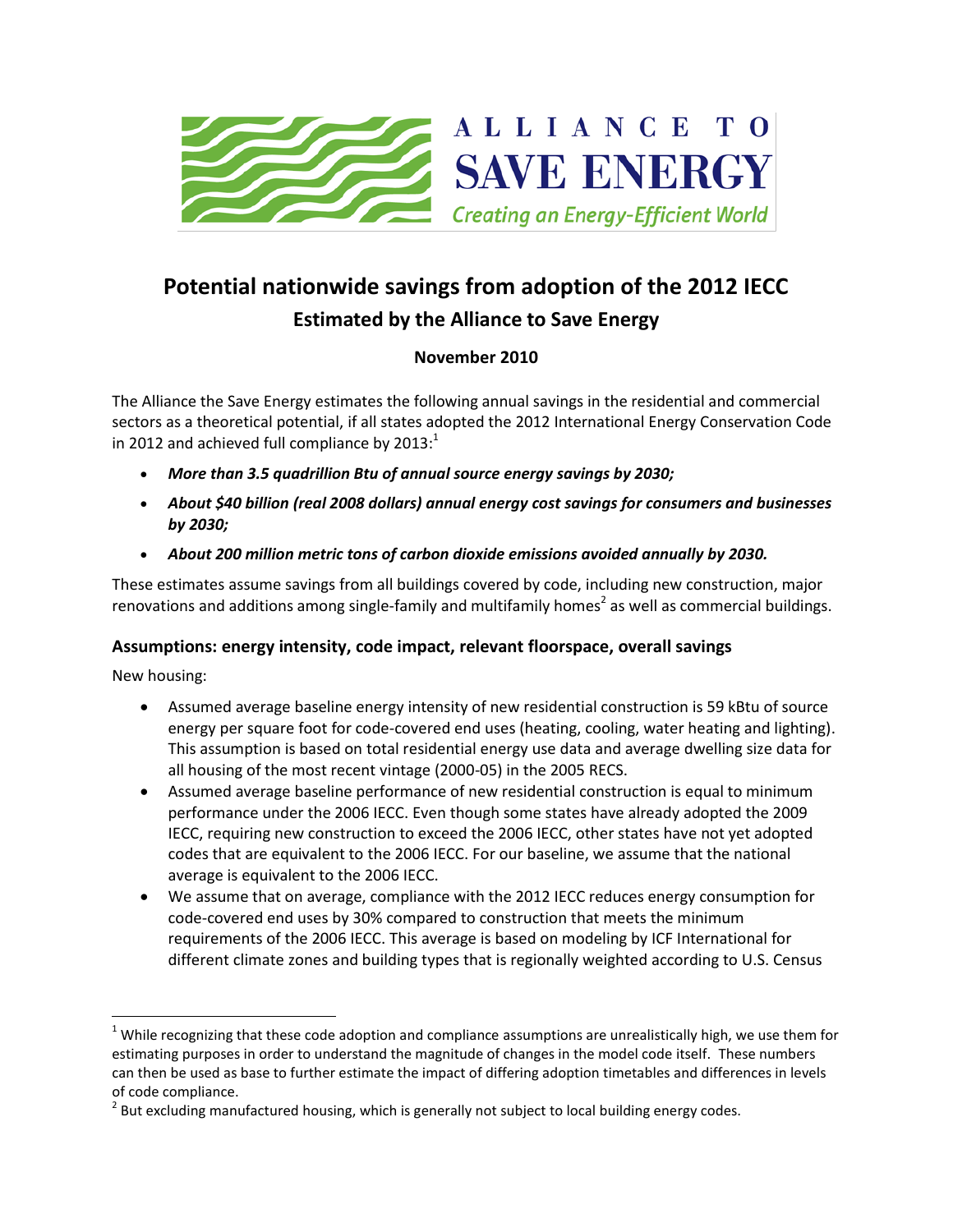housing starts data. With 59 kBtu/ft<sup>2</sup> baseline source energy consumption, 30% savings from the 2012 IECC result in 18 kBtu/ft<sup>2</sup> source energy savings per square foot of new construction.

- The assumed amount of added floor space through new housing built between 2013 and 2030 is 71 billion ft<sup>2</sup> based on the 2010 Annual Energy Outlook. This excludes manufactured homes.
- With 71 billion ft<sup>2</sup> new construction through 2030 and 18 kBtu/ft<sup>2</sup> source energy savings, annual source energy savings by 2030 are more than 1.25 quadrillion Btu.

Existing housing (additions and renovations):

- Assumed average baseline energy intensity of existing housing is 69 kBtu of source energy per square foot for code-covered end uses (heating, cooling, water heating and lighting). This assumption is based on energy use and dwelling size data for the overall housing stock in the 2005 RECS.
- Assumed average baseline performance of residential additions and major renovations is equal to minimum performance under the 2006 IECC.
- We assume that additions complying with the 2012 IECC have 30% reduced energy consumption for code-covered end uses if compared to additions that meet the minimum requirements of the 2006 IECC. This assumes that the impact of the code on additions is equal to its impact on new construction. With 69 kBtu/ft<sup>2</sup> baseline source energy consumption, 30% savings from the 2012 IECC results in 18 kBtu/ft<sup>2</sup> source energy savings per added square foot.
- We assume the impact of the code on homes undergoing major renovations is one third of its impact on new construction. This would mean that major renovations complying with the 2012 IECC result in 10% reduced energy consumption for code-covered end uses if compared to renovations that meet the minimum requirements of the 2006 IECC. With 69 kBtu/ft<sup>2</sup> baseline source energy consumption, 10% savings from the 2012 IECC result in 7 kBtu/ft<sup>2</sup> source energy savings per renovated square foot.
- The assumed amount of added floor space through enlargement of existing residences between 2013 and 2030 is 8 billion ft<sup>2</sup>. This is based on the Annual Energy Outlook's assumption that each year, single family residential floor space pre-dating 2005 is increased by about 0.3%.
- We assume that 0.7% of single and multifamily residential floor space pre-dating 2005 undergoes major renovations, resulting in 21 billion ft<sup>2</sup> being renovated between 2013 and 2030. This assumes that among existing homes, the floorspace that is either renovated or added each year is almost 1% on average of the residential floor space pre-dating 2005. This is about 40% of the floorspace of annual new construction (which is projected to be about 2.3% to 2.5% of the residential floor space pre-dating 2005) and reflects that between 2000 and 2006 the monetary value of major improvements and additions to existing residential buildings was about 40% of the value of new residential construction.<sup>3</sup>
- With 8 billion ft<sup>2</sup> added and 21 billion ft<sup>2</sup> renovated through 2030 and with 18 kBtu/ft<sup>2</sup> and 7 kBtu/ft<sup>2</sup> source energy savings respectively, annual source energy savings by 2030 are about 0.3 quadrillion Btu.

Commercial buildings, new construction and additions

l

 Assumed average baseline energy intensity of new commercial floor space is 144 kBtu of source energy per square foot for code-covered end uses (heating, cooling, ventilation, water heating and lighting). This assumption is based on energy intensity data for buildings of the most recent vintage (2000-03) in the 2003 CBECS.

 $^3$  Buildings Energy Data Book, figures 2.5.2. and 2.6.1., data for 2000, 2003, 2004, 2005 and 2006. [www.buildingsdatabook.eren.doe.gov.](http://www.buildingsdatabook.eren.doe.gov/)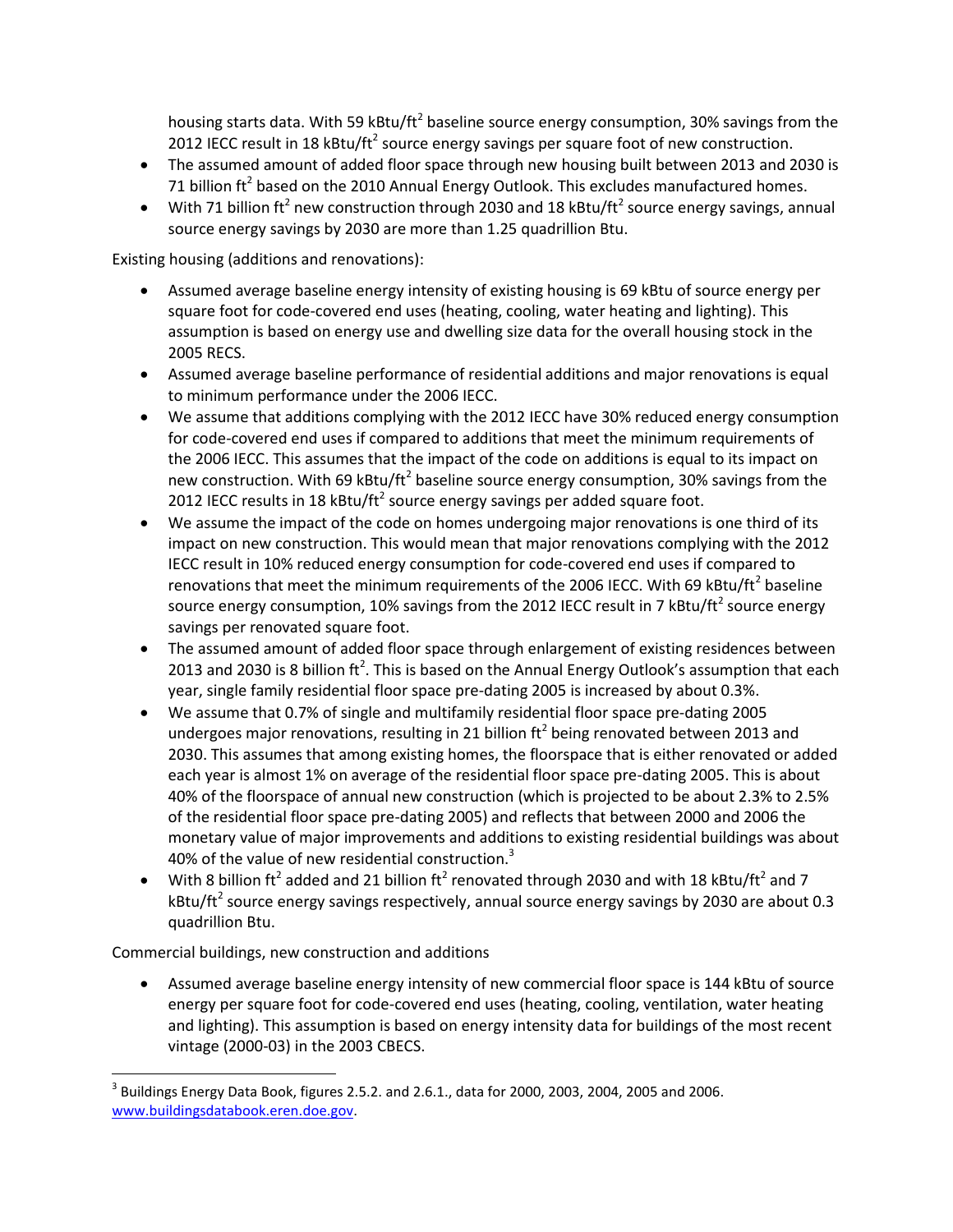- Assumed average baseline performance of new commercial construction and additions is equal to minimum performance under the 2006 IECC. Even though some states have already adopted the 2009 IECC, requiring new construction to exceed the 2006 IECC, other states have not yet adopted codes that are equivalent to the 2006 IECC. For our baseline, we assume that the national average is equivalent to the 2006 IECC.
- We assume that on average, compliance with the 2012 IECC reduces energy consumption for code-covered end uses by 30%. compared to construction that meets the minimum requirements of the 2006 IECC. This is based on an analysis by ICF International of commercial prototype buildings in several climate zones. With 144 kBtu/ft<sup>2</sup> baseline source energy consumption, 30% savings from the 2012 IECC results in 43 kBtu/ft<sup>2</sup> source energy savings per square foot.
- The assumed amount of new commercial floor space added between 2013 and 2030 is 41 billion  ${\rm ft}^2$  based on the 2010 Annual Energy Outlook.
- With 41 billion ft<sup>2</sup> of new floor space through 2030 and 43 kBtu/ft<sup>2</sup> source energy savings, annual source energy savings by 2030 are more than 1.75 quadrillion Btu.

Commercial building renovations:

- Assumed average baseline energy intensity of existing commercial floor space is 143 kBtu of source energy per square foot for code-covered end uses (heating, cooling, ventilation, water heating and lighting). This assumption is based on energy intensity data for the overall commercial stock in the 2003 CBECS.
- Assumed average baseline performance of major commercial renovations is equal to minimum performance under the 2006 IECC.
- We assume that major renovations complying with the 2012 IECC result in 10% reduced energy consumption for code-covered end uses if compared to renovations that meet the minimum requirements of the 2006 IECC. Based on CBECS data,<sup>4</sup> roughly 50% of code-relevant systems (i.e. lighting, HVAC, plumbing, walls, roofs and windows) were replaced, renovated or upgraded among those buildings were major renovations were performed between 1980 and 2003. Based on this, we could assume that the code's impact on renovated floorspace is half of its impact on new construction. However, not all replacements, renovations or upgrades of code-relevant systems are covered by code,<sup>5</sup> so we assume that the code's impact on renovated floor space is 33% of its impact on new construction, resulting in a 10% improvement with a 30% improved code. With 143 kBtu/ft<sup>2</sup> baseline source energy consumption, 10% savings from the 2012 IECC result in 14 kBtu/ft<sup>2</sup> source energy savings per renovated square foot.
- The assumed amount of renovated commercial floor space between 2013 and 2030 is 27 billion  $\text{ft}^2$ . This is based on CBECS data suggesting that an annual average of about 2% of commercial floor space undergoes renovations.<sup>6</sup>
- With 27 billion ft<sup>2</sup> renovated through 2030 and with 14 kBtu/ft<sup>2</sup> source energy savings, annual source energy savings by 2030 are more than 0.35 quadrillion Btu.

 $\overline{a}$ <sup>4</sup> Commercial Building Energy Consumption Survey (CBECS). 2003. Table B9. [www.eia.doe.gov/emeu/cbecs/cbecs2003/detailed\\_tables\\_2003/2003set3/2003pdf/b9.pdf.](http://www.eia.doe.gov/emeu/cbecs/cbecs2003/detailed_tables_2003/2003set3/2003pdf/b9.pdf)

<sup>&</sup>lt;sup>5</sup> The efficiency of some HVAC and water heating equipment is covered by national standards and not determined by code. Where ceiling, wall or floor cavities are not exposed or already filled with insulation, no insulation upgrade is required.

<sup>6</sup> Commercial Building Energy Consumption Survey (CBECS). 2003. Table B9.